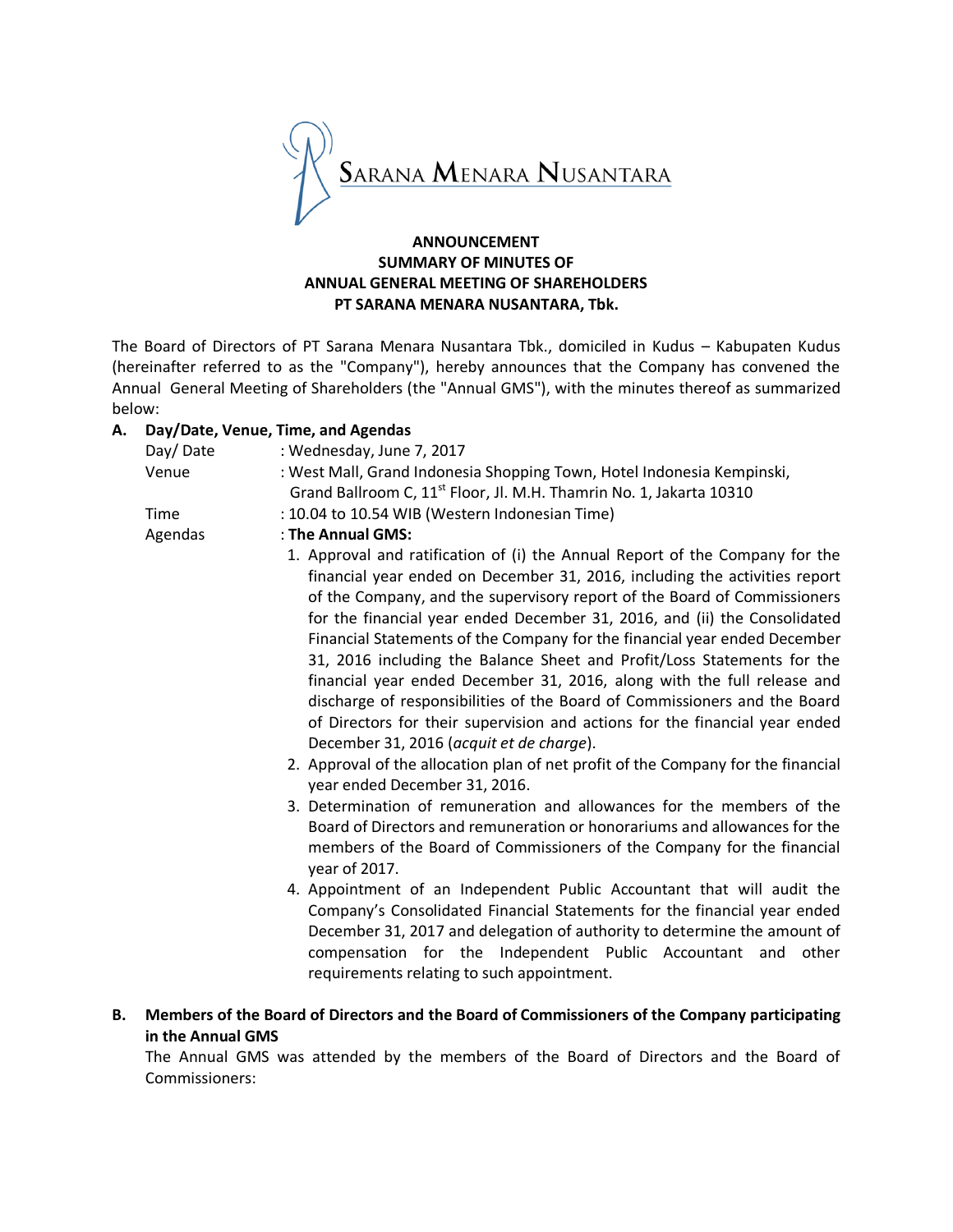### **Board of Directors:**

| <b>President Director</b> | : Mr. Ferdinandus Aming Santoso |  |
|---------------------------|---------------------------------|--|
| Vice President Director   | : Mr. Adam Gifari               |  |
| Vice President Director   | : Mr. Stephen Duffus Weiss      |  |
| <b>Director</b>           | : Mr. Kenny Harjo               |  |
| Director                  | : Mr. Eko Santoso Hadiprodjo    |  |

### **Board of Commissioners:**

President Commissioner : Mr. Tonny Kusnadi Commissioner : Mr. Ario Wibisono Independent Commissioner: Mr. John Aristianto Prasetio

### **C. Chairman of the Annual GMS**

The Annual GMS was chaired by Mr. Tonny Kusnadi as the President Commissioner of the Company.

### **D. Attendance of the Shareholders**

The Annual GMS was attended by the shareholders and/or proxies of the shareholders representing 6,855,978,271 shares or equal to 67.196% of 10,202,925,000 shares, being the total number of shares issued by the Company.

### **E. Mechanism of Adopting Resolutions**

Resolutions on all agendas of the Annual GMS are to be passed through deliberation for a consensus; if the consensus cannot be reached, the resolutions will be passed by means of voting.

# **F. Opportunity to Raise Questions and/or Give Opinions**

The shareholders were given the opportunity to raise questions and/or give opinions about each item on the agenda of the Annual GMS. There were no shareholders and/or proxies of the shareholders raised questions and/or gave opinions.

#### **G. Voting Outcome/Decision**

# - **First, Second and Third:**

There were no shareholders or proxies of the shareholders present in the Annual GMS who gave non-affirmative votes;

There were no shareholders or proxies of the shareholders present in the Annual GMS who gave abstention (blank) votes;

All shareholders or their proxies present in the Annual GMS voted gave affirmative votes;

Thus, the decisions were approved by the Annual GMS by deliberation and consensus.

#### - **Fourth Agenda:**

There were no shareholders or proxies of the shareholders present in the Annual GMS who gave abstention (blank) votes;

| Total non-affirmative votes   | : 1.051.941.264 votes                                                     |  |
|-------------------------------|---------------------------------------------------------------------------|--|
| Total affirmative votes       | : 5.804.037.007 votes                                                     |  |
| Thus, total affirmative votes | : 5,804,037,007 votes, or 84.657%, or more than $\frac{1}{2}$ part of the |  |
|                               | total number votes issued legally in the Annual GMS                       |  |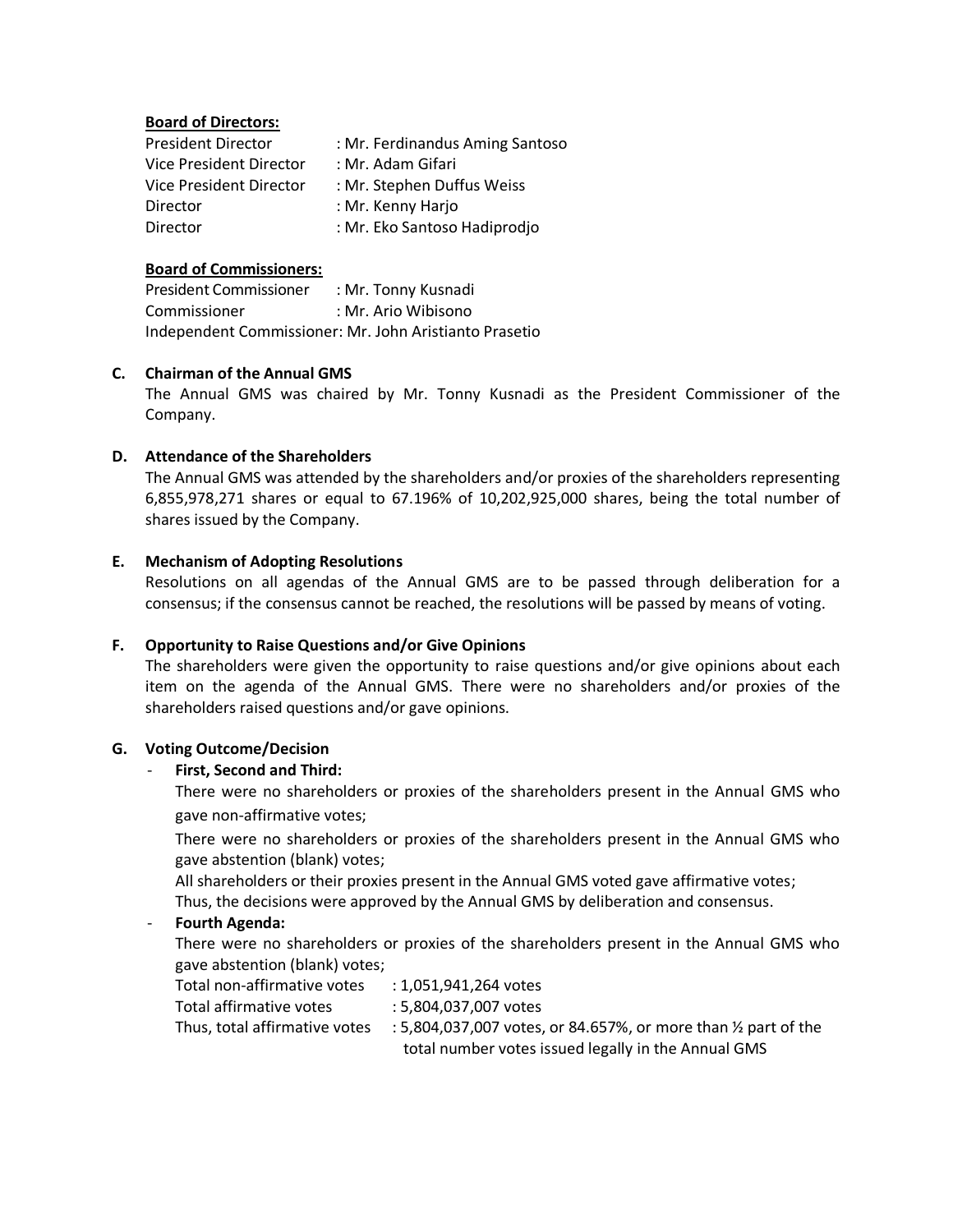# **H. Resolutions of the Annual GMS**

The Annual GMS has adopted resolutions, as summarized below:

# **First and Second Agendas**

- 1. To approve and ratify the Annual Report of the Company for the financial year ended on December 31, 2016, including the activities report of the Company and the supervisory report of the Board of Commissioners for the financial year ended on December 31, 2016, and the Consolidated Financial Statements of the Company for the financial year ended on December 31, 2016, including the Balance Sheets and Profit/Loss Statements of the Company for the financial year ended on December 31, 2016, along with the full release and discharge of the Board of Commissioners and the Board of Directors of the Company for their supervision and actions for the financial year ended on December 31, 2016 (*acquit et de charge*), to the extent that their actions, including actions related to business activities derived from the main business of the Company are reflected in the Annual Report and Financial Statements of the Company for the financial year of 2016.
- 2. a. To approve the use of net profit of the Company for the financial year 2016 as follows:
	- i. an amount of IDR700,000,000,000 (seven hundred billion Rupiah) or 23.003% (twenty three point zero zero three percent) of the Company's net profit for the financial year 2016, distributed as cash dividends to the shareholders of the Company so that each share will receive cash dividends of approximately IDR68.6 (sixty eight point six Rupiah), with due regard to the prevailing tax regulations;
	- ii. an amount of IDR100,000,000 (one hundred million Rupiah) will be allocated and recorded as a reserve fund; and
	- iii. the remaining net profit will be entered and recorded as retained earnings, which will be used to increase working capital of the Company;
	- b. To approve to give full power and authority to the Board of Directors of the Company with the right of substitution to perform all necessary actions in respect of such decisions, one and another without any exceptions.

# **Third Agenda:**

To approve to delegate power and authority to the controlling shareholder of the Company, namely PT Sapta Adhikari Investama to determine the remuneration and/or allowance of the members of the Board of Commissioners and the Board of Directors of the Company by taking into account the proposals of the Board of Commissioners of the Company, where the Board of Commissioners will base its proposal on the recommendations of the Remuneration and Nomination Committee of the Company.

# **Fourth Agenda:**

- 1. To approve to delegate power and authority to the Board of Commissioners of the Company, to appoint an Independent Public Accounting, with independent criteria and registered with the Financial Services Authority, that will audit the consolidated financial statements and books of the Company for the financial year ended on December 31, 2017, as it is being considered and evaluated for the appointment of Public Accounting, as well as to determine the honorarium of the Public Accounting following the terms of the appointment including termination.
- 2. Resolving that such power and authority will be effective as of the date on which the proposals on this agenda are approved by the Meeting.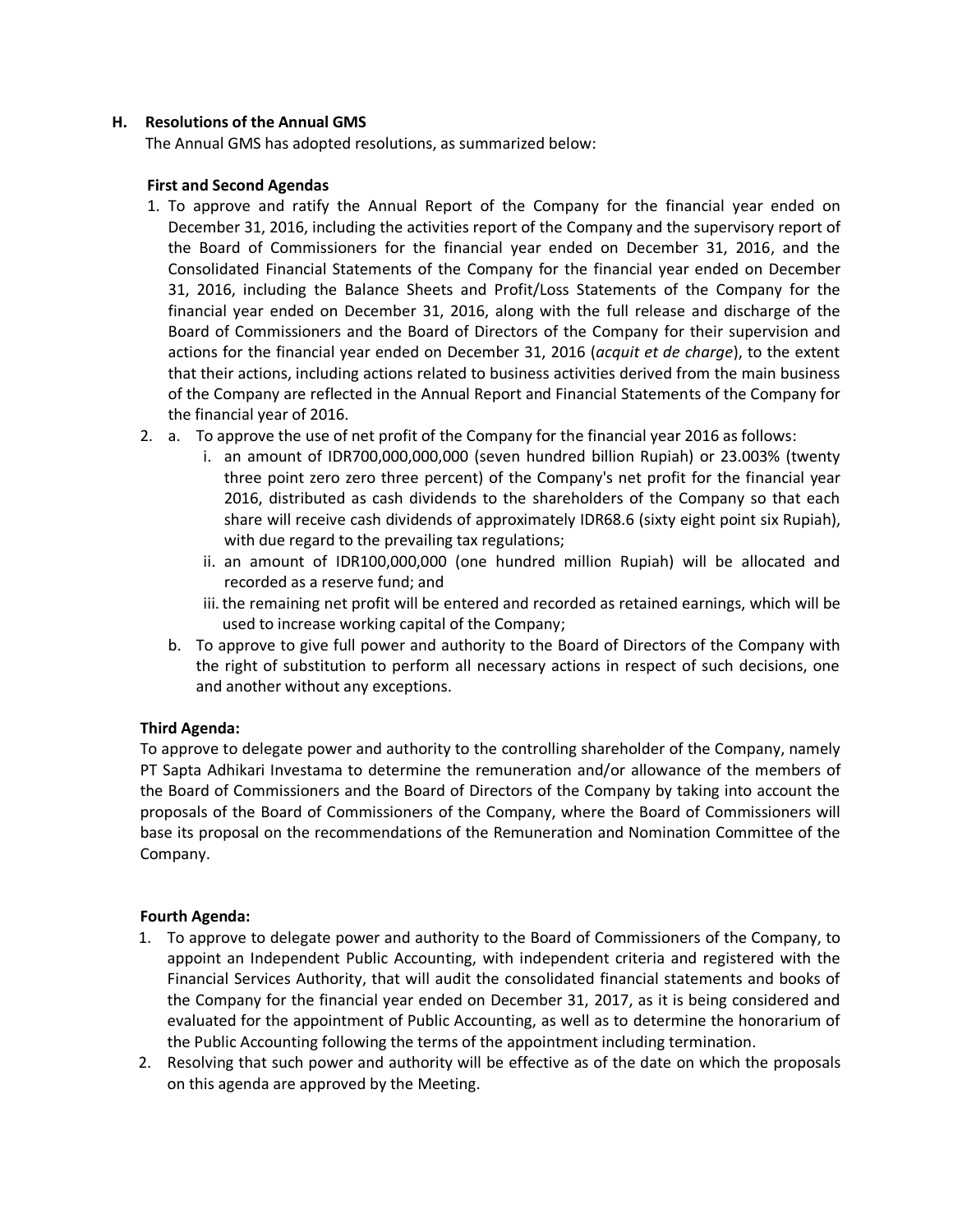### **I. Schedule of Distribution of Cash Dividends**

| No. | <b>Activities</b>                                          | <b>Date</b>  |  |  |
|-----|------------------------------------------------------------|--------------|--|--|
| 1.  | Announcement in the Newspaper                              | 9 June 2017  |  |  |
| 2.  | Announcement on the Indonesia Stock Exchange               | 9 June 2017  |  |  |
| 3.  | End of Trading Period for Shares with Dividend Rights      |              |  |  |
|     | Cum Dividen)                                               |              |  |  |
|     | <b>Regular Market and Negotiated Market</b>                | 14 June 2017 |  |  |
|     | Cash Market<br>$\bullet$                                   | 19 June 2017 |  |  |
| 4.  | Start of Trading Period for Shares without Dividend Rights |              |  |  |
|     | Ex Dividend)                                               |              |  |  |
|     | Regular Market and Negotiated Market                       | 15 June 2017 |  |  |
|     | Cash Market<br>$\bullet$                                   | 20 June 2017 |  |  |
| 5.  | Record Date of the Shareholders who is entitled to         |              |  |  |
|     | Dividend (Recording Date)                                  | 19 June 2017 |  |  |
|     | Date of Payment of Cash Dividends for Financial Year       |              |  |  |
| 6.  | 2016                                                       | 7 July 2017  |  |  |

# **J. Procedure for Distribution of Cash Dividends**

- 1. Cash dividends will be paid out to the Shareholders whose names are registered in the Company's Register of Shareholders as at Recording Date, 16:00 WIB.
- 2. For the Shareholder whose shares are placed in the collective custody of PT Kustodian Sentral Efek Indonesia ("KSEI"), the cash dividends will be distributed by KSEI on 7 July 2017 through the Securities Company and/or the Custodian Bank at which the Shareholder has opened a securities account. The confirmation of the payment of the cash dividends will be provided by KSEI to the Securities Company and/or the Custodian Bank at which the Shareholder has opened a securities account. Furthermore the Shareholder will obtain information on the payment of the cash dividends from the Securities Company and/or the Custodian Bank at which the Shareholder has opened a securities account.

However for the Shareholder whose shares are not placed in the collective custody of KSEI, the cash dividends will be directly paid into the bank account of the relevant Shareholder.

- 3. If the Shareholder is a Resident Taxpayer (*Wajib Pajak Dalam Negeri, WPDN*) in the form of legal entity, which has not provided its Taxpayer Identification Number (*Nomor Pokok Wajib Pajak*, NPWP) to the Securities Company or the Custodian Bank at which the Shareholder has opened a securities account, is required to provide such NPWP to KSEI through the Securities Company or the Custodian Bank at which the Shareholder has opened a securities account, no later than Recording Date, 16:00 WIB. If the Shareholder fails to provide its NPWP within the prescribed time frame, the cash dividend payments will be subject to withholding for income tax under Article 23 of the Tax Law (PPh Pasal 23) at the rate of 30%.
- 4. If the Shareholder is a Non‐Resident Taxpayer (*Wajib Pajak Luar Negeri, WPLN*) from a country with which the Republic of Indonesia has entered into a Double Taxation Agreement (DTA) and is subject to tax withholding at a rate as specified under the DTA, is required to comply with the